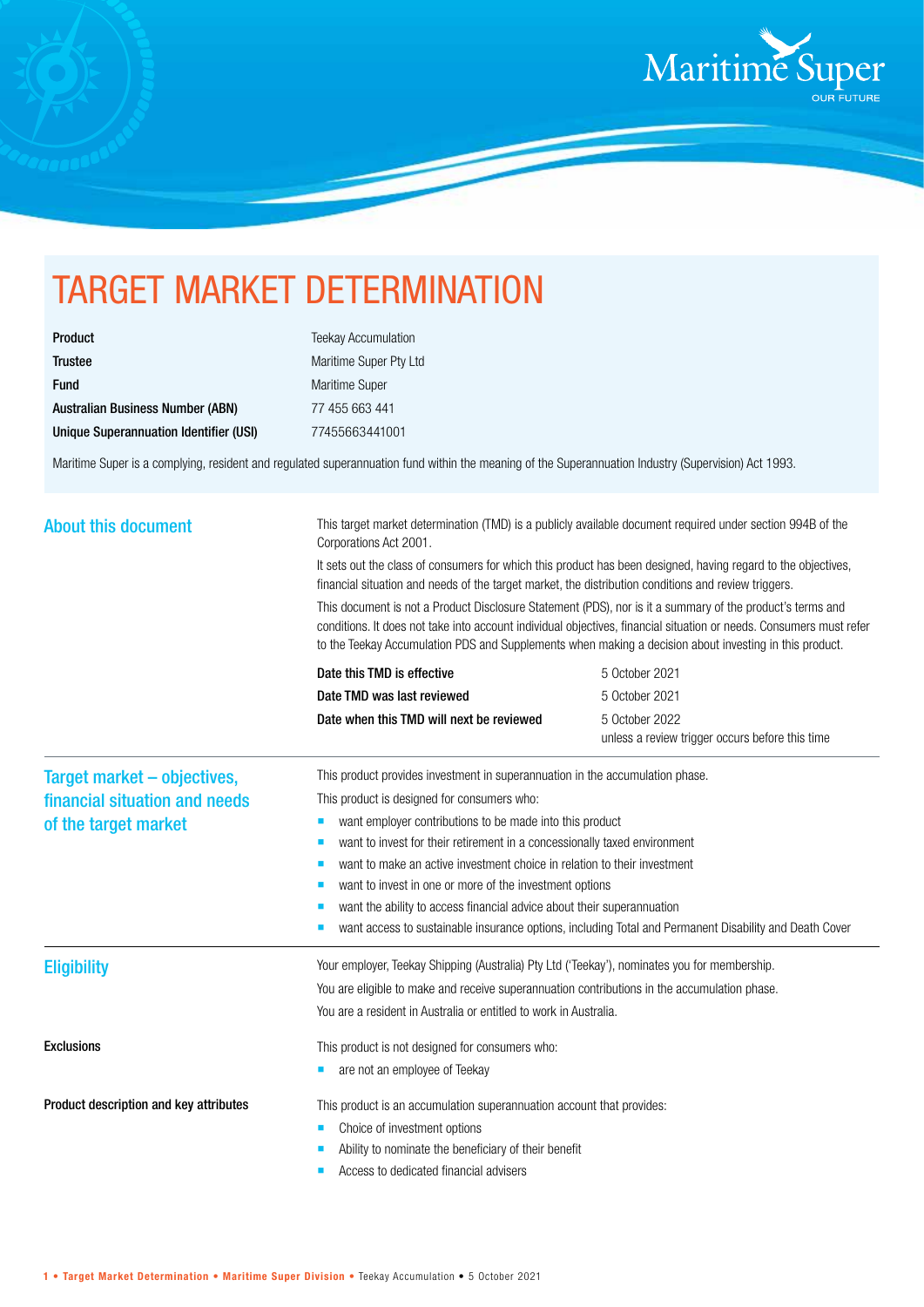| <b>Investments</b>                                                             | The table below sets out the sub-class of customers that each group of investments within Teekay Accumulation<br>has been designed for:                                                                                                                                                                 |
|--------------------------------------------------------------------------------|---------------------------------------------------------------------------------------------------------------------------------------------------------------------------------------------------------------------------------------------------------------------------------------------------------|
| Growth options - actively managed                                              | These options are designed for members who:                                                                                                                                                                                                                                                             |
| - Shares Plus, Australian Equities,<br><b>International Equities, Balanced</b> | Are seeking to invest for long-term growth, through exposure to Australian and international shares, with<br>some exposure to unlisted investments, debt and cash                                                                                                                                       |
|                                                                                | Are seeking to earn an investment return equivalent to or higher than CPI +4% pa on average over 20 years<br>and are willing to accept a higher level of risk                                                                                                                                           |
|                                                                                | Are willing to invest in the option for a recommended minimum timeframe of $5+$ years                                                                                                                                                                                                                   |
|                                                                                | Are willing to accept a greater level of volatility                                                                                                                                                                                                                                                     |
| Growth options - passively managed -                                           | This option is designed for members who:                                                                                                                                                                                                                                                                |
| <b>Indexed Balanced</b>                                                        | Are seeking to invest for long-term growth, through exposure to Australian and international shares, with<br>п<br>some exposure to unlisted investments, debt and cash                                                                                                                                  |
|                                                                                | Seeking a lower cost investment                                                                                                                                                                                                                                                                         |
|                                                                                | Are seeking to earn an investment return equivalent to or higher than CPI $+2.5%$ pa on average over<br>20 years and are willing to accept a higher level of risk                                                                                                                                       |
|                                                                                | Are willing to invest in the option for a recommended minimum timeframe of $5+$ years                                                                                                                                                                                                                   |
|                                                                                | Are willing to accept a greater level of volatility                                                                                                                                                                                                                                                     |
| Socially responsible option                                                    | This option is designed for members who:                                                                                                                                                                                                                                                                |
|                                                                                | Are seeking to invest for long-term growth<br>ш                                                                                                                                                                                                                                                         |
|                                                                                | Are seeking to invest in a responsible investment option                                                                                                                                                                                                                                                |
|                                                                                | Are seeking to earn an investment return equivalent to or higher than CPI +3% pa on average over 20 years<br>and are willing to accept a higher risk level                                                                                                                                              |
|                                                                                | Are willing to invest their capital in the option for a recommended minimum timeframe of $5+$ years                                                                                                                                                                                                     |
| Moderate option - Conservative Balanced                                        | This option is designed for members who:                                                                                                                                                                                                                                                                |
|                                                                                | Are seeking to invest for long-term growth, across a range of asset classes                                                                                                                                                                                                                             |
|                                                                                | Are seeking to earn an investment return equivalent to or higher than CPI +3% pa on average over 20 years<br>and are willing to accept a medium level of risk                                                                                                                                           |
|                                                                                | Are willing to invest in the option for a recommended minimum timeframe of 5+ years                                                                                                                                                                                                                     |
|                                                                                | Are willing to accept some volatility<br>п                                                                                                                                                                                                                                                              |
| Defensive options - Capital Stable, Cash                                       | These options are designed for members who:                                                                                                                                                                                                                                                             |
|                                                                                | Are seeking to invest in lower risk options<br>ш                                                                                                                                                                                                                                                        |
|                                                                                | Are seeking to earn an investment return up to CPI +2% pa on average over 20 years and are willing to<br>accept a lower level of risk                                                                                                                                                                   |
|                                                                                | Have a short term investment horizon                                                                                                                                                                                                                                                                    |
| <b>Insurance</b>                                                               | Consumers may access insurance through this product. To be eligible they must meet the age, employment and<br>residency requirements detailed in the Teekay Accumulation Insurance Supplement. The table below sets out the<br>sub-class of consumers that each insurance option has been designed for: |
| Death insurance cover                                                          | This option is designed for members who:                                                                                                                                                                                                                                                                |
|                                                                                | Are aged between 15 and 64                                                                                                                                                                                                                                                                              |
|                                                                                | Want the ability to increase their cover (voluntary cover)                                                                                                                                                                                                                                              |
|                                                                                | Want to nominate beneficiaries of the death benefit                                                                                                                                                                                                                                                     |
| Total & Permanent Disablement                                                  | This option is designed for members who:                                                                                                                                                                                                                                                                |
| insurance cover                                                                | Are aged between 15 and 64                                                                                                                                                                                                                                                                              |
|                                                                                | Want to receive a lump sum benefit in the event they are unable to ever work again due to illness or<br>accident                                                                                                                                                                                        |
|                                                                                | Want the ability to increase their cover (voluntary cover)                                                                                                                                                                                                                                              |
| Income Protection insurance cover                                              | This option is designed for members who:                                                                                                                                                                                                                                                                |
|                                                                                | Are aged 15 to 64                                                                                                                                                                                                                                                                                       |
|                                                                                | Want to receive a monthly benefit if they cannot work for an extended period of time due to injury or illness                                                                                                                                                                                           |